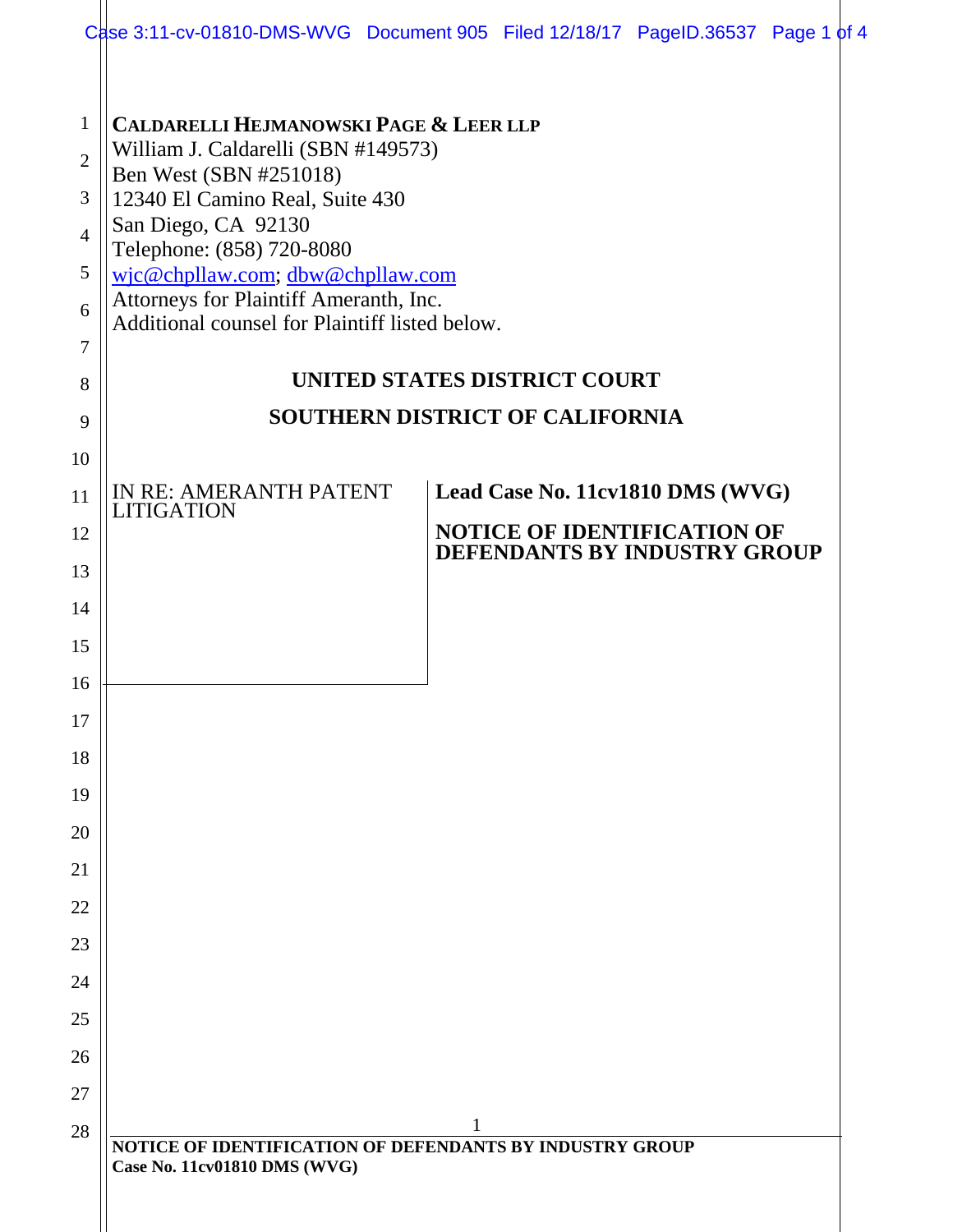|                                                                 | Case 3:11-cv-01810-DMS-WVG Document 905 Filed 12/18/17 PageID.36538 Page 2 of 4                                                                                                                                                                                                                                                                                                 |
|-----------------------------------------------------------------|---------------------------------------------------------------------------------------------------------------------------------------------------------------------------------------------------------------------------------------------------------------------------------------------------------------------------------------------------------------------------------|
| $\mathbf{1}$<br>$\mathbf{2}$<br>3<br>$\overline{4}$<br>5        | <b>Additional counsel for Plaintiff Ameranth, Inc.:</b><br><b>FABIANO LAW FIRM, P.C.</b><br>Michael D. Fabiano (SBN #167058)<br>12526 High Bluff Drive, Suite 300<br>San Diego, CA 92130<br>Telephone: (619) 742-9631<br>mdfabiano@fabianolawfirm.com                                                                                                                           |
| 6<br>$\tau$<br>8<br>9<br>10<br>11<br>12<br>13<br>14<br>15<br>16 | <b>OSBORNE LAW LLC</b><br>John W. Osborne (Appointed Pro Hac Vice)<br>33 Habitat Lane<br>Cortlandt Manor, NY 10567<br>Telephone: (914) 714-5936<br>josborne@osborneipl.com<br><b>WATTS LAW OFFICES</b><br>Ethan M. Watts (SBN #234441)<br>12340 El Camino Real, Suite 430<br>San Diego, CA 92130<br>Telephone: (858) 509-0808<br>Facsimile: (619) 878-5784<br>emw@ewattslaw.com |
| 17<br>18<br>19<br>20<br>21<br>22<br>23<br>24<br>25<br>26<br>27  | <b>WITKOW BASKIN</b><br>Brandon Witkow (SBN 210443)<br>21031 Ventura Blvd., Suite 603<br>Woodland Hills, CA 91364<br>Tel: (818)296-9508<br>Fax: (818)296-9510<br>bw@witkowlaw.com                                                                                                                                                                                               |
| 28                                                              | $\overline{2}$<br>NOTICE OF IDENTIFICATION OF DEFENDANTS BY INDUSTRY GROUP<br>Case No. 11cv01810 DMS (WVG)                                                                                                                                                                                                                                                                      |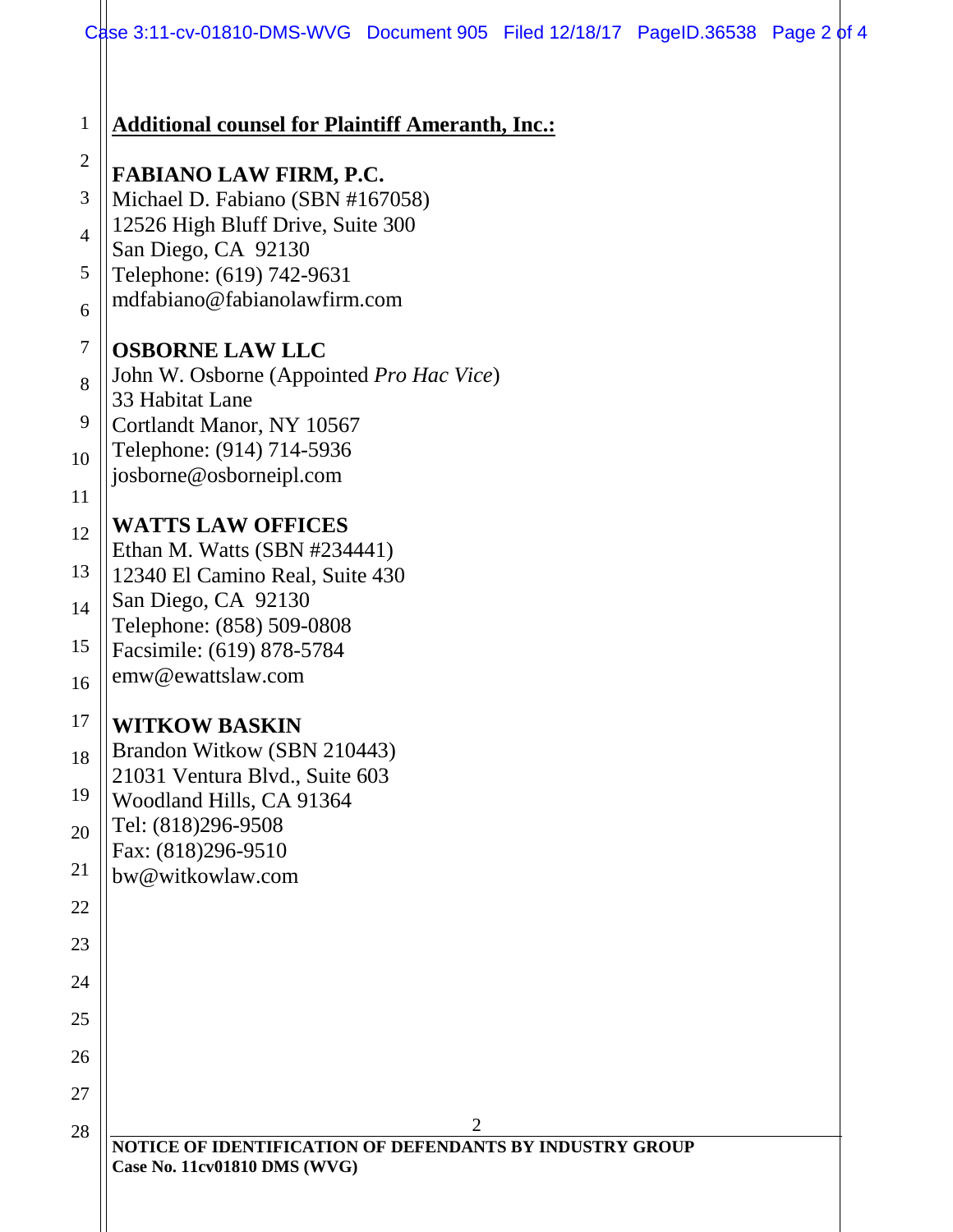To the Court, all Parties, and their Attorneys of Record:

Please Take Notice that plaintiff Ameranth, Inc., hereby provides the following identification of Defendants by Industry Group as listed in the Court's December 14, 2017 Case Management Conference Orders [Dkt. Nos. 898, 899, 900, 901, 902 and 903]:

## **1. Pizza Companies and System Providers**

Pizza Hut/QuikOrder, Domino's, Papa John's

## **2. Food Ordering Companies**

GrubHub/Seamless, Mobo/OLO, Onosys/Splickit, Starbucks\*<sup>1</sup>

#### **3. Hotel Companies**

Marriott, Hilton, Starwood, Best Western, Hyatt

**4. Travel Aggregators**

Expedia, Hotels.com, Orbitz, Travelocity, Hotwire, Hotels.com, Kayak,

Hotel Tonight

# **5. Ticketing Companies**

Live Nation, Ticketmaster, StubHub, Fandango, Ticketfly, Ticketbiscuit,

<sup>1</sup> Despite having not raised the issue in the parties' Joint Case Management<br>Statement [Dkt. 896], defendant Starbucks has now unilaterally filed its own

Notice [Dkt. 904] nominating itself to go into the last trial Industry Group (the "Miscellaneous" group). While it is correct that Starbucks was the last defendant

sued by Ameranth prior to the stay and therefore was not originally listed among the defendants included in the Industry Groups when those groups were first

formulated in the Court's earlier Case Management Order [Dkt. 345], the accused<br>Starbucks' system is a system for on-line/mobile food (and obviously beverage)<br>ordering. Therefore, consistent with the efficiency concerns be

Eventbrite

1

2

3

4

5

6

27 28

| ٠<br>I        |
|---------------|
| ۰.<br>۰,<br>× |

# **NOTICE OF IDENTIFICATION OF DEFENDANTS BY INDUSTRY GROUP Case No. 11cv01810 DMS (WVG)**

properly included in the Food Ordering Companies Group.